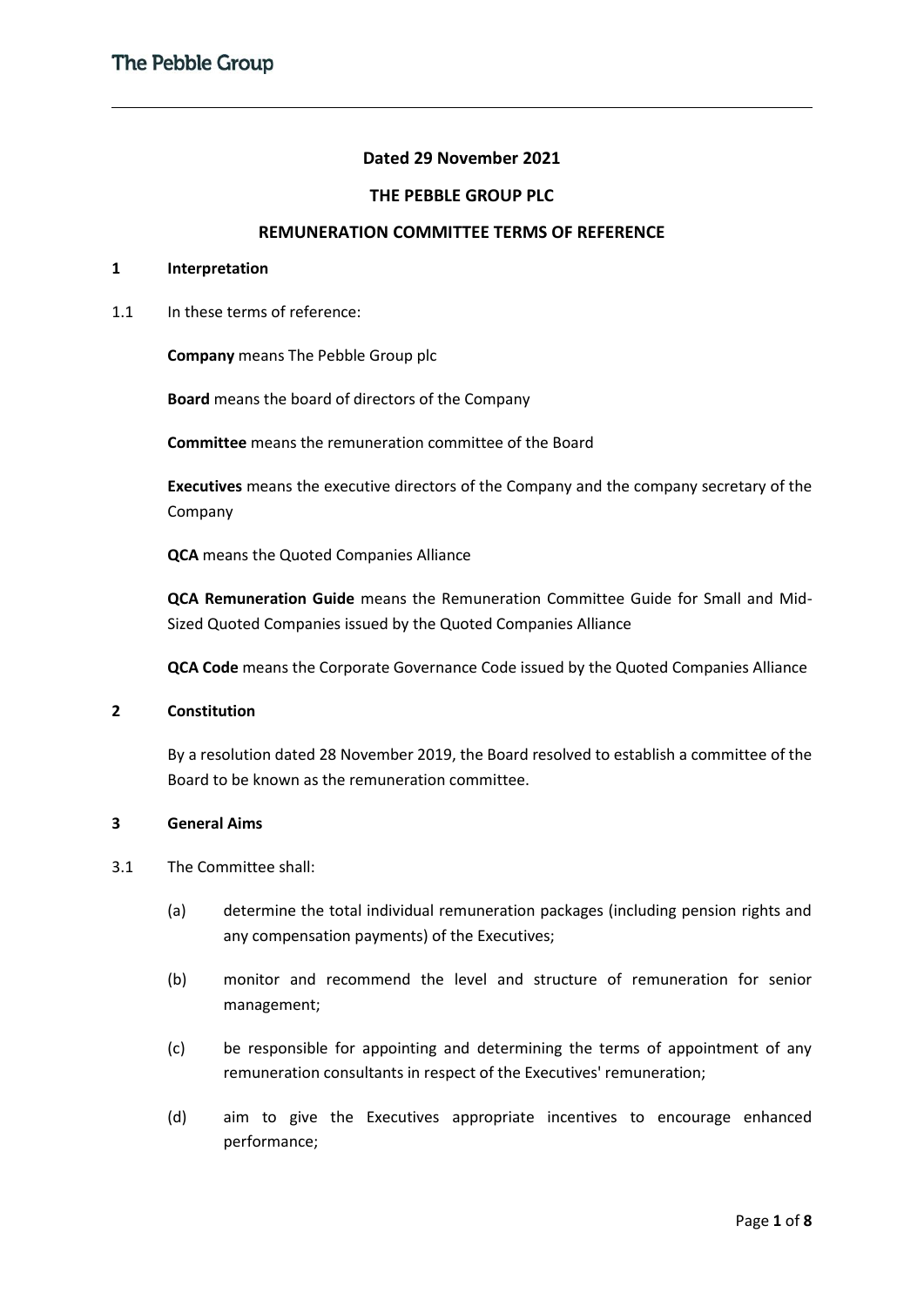- (e) ensure that the Executives are, in a fair and responsible manner, rewarded for their individual contributions to the Company's overall performance; and
- (f) demonstrate to the shareholders of the Company that the remuneration of the Executives is set by a committee of the Board who have no personal interest in the outcome of the decisions and who will give due regard to the interests of the shareholders and to the financial and commercial health of the Company.

## **4 General policy duties**

- 4.1 The role of the Committee is to assist the Board to fulfil its responsibility to shareholders to ensure that the remuneration policy and practices of the Company reward fairly and responsibly with a clear link to corporate and individual performance, having regard to statutory and regulatory requirements and designed to promote the long-term success of the Company.
- 4.2 The Committee shall determine and agree with the Board the framework or broad policy for the remuneration of the Executives (including, without limitation, the terms of any share option or incentive scheme or profit sharing or profit related pay scheme or the terms of any pension or retirement benefits scheme or the terms of any death in service or permanent or private health insurance scheme) and in doing so shall seek to attract and retain talented Executives by providing total remuneration packages which are competitive with those of other executives employed by companies of similar size and complexity and in the same, or a similar, line of business as the Company.
- 4.3 In determining such policy, the Committee shall take into account all factors which it deems necessary, including relevant legal and regulatory requirements, the QCA Code and the QCA Remuneration Guide and associated guidance.
- 4.4 The remuneration of non-executive directors shall be a matter for the chairman and executive members of the Board.
- 4.5 No director or manager shall be involved in any decisions as to his or her own remuneration.

## **5 Specific Duties**

- 5.1 The Committee shall:
	- (a) be responsible for setting the remuneration policy of the Company and reviewing the ongoing appropriateness and relevance of the remuneration policy and in doing so shall, inter alia, endeavour to motivate Executives to achieve strong financial and operational performance, emphasise performance based compensation which balances rewards for short term and long term results, rewards individual performance, links the interests of Executives with the Company's shareholders by providing a portion of total remuneration in the form of share incentives and encourages long term commitment to the Company;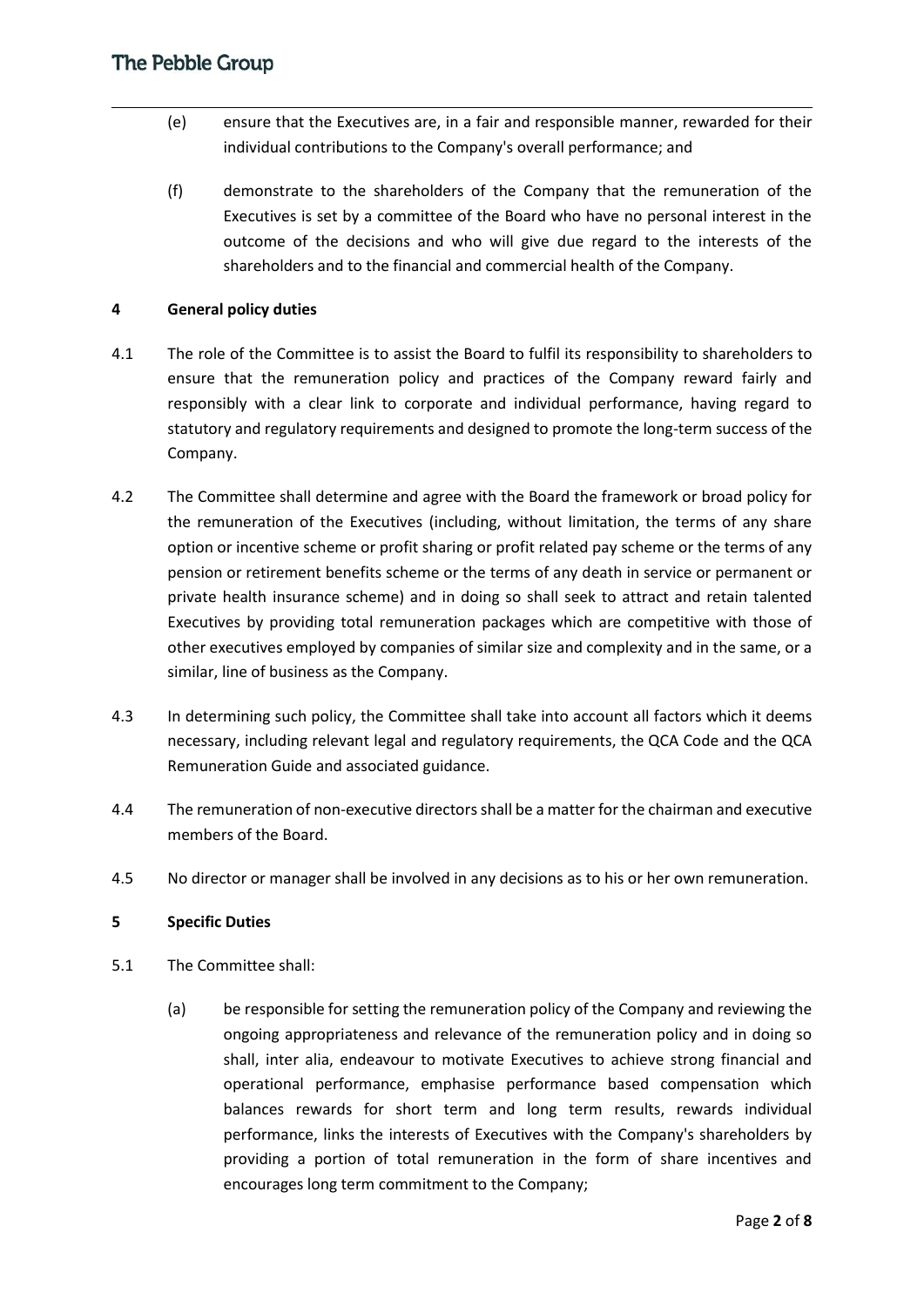- (b) approve the design of, and determine targets for, any performance related pay schemes operated by the Company and approve the total annual payments made under such schemes (in accordance with the relevant provisions of the QCA Code and the QCA Remuneration Guide);
- (c) review the design of all share incentive plans or schemes for approval by the Board and shareholders and, for any such plans, determine each year whether awards will be made, and if so, the overall amount of such awards, the level of individual awards and the performance targets to be used;
- (d) determine the policy for, and scope of, pension arrangements for the Executives;
- (e) ensure that contractual terms on termination, and any payments made, are fair to the individual and the Company, that failure is not rewarded and that the duty to mitigate loss is fully recognised and ensure that all loss of office payments made to any director are consistent with any remuneration policy which has been approved by the Company's shareholders;
- (f) within the terms of the agreed policy, and in consultation with the chairman of the Board and/or chief executive as appropriate, determine the total individual remuneration package of each Executive (including, without limitation, if applicable, entitlement to any benefits under share option schemes, incentive, bonus, profit sharing or profit related pay schemes, pension or retirement benefits schemes and death in service or permanent or private health insurance schemes);
- (g) review and note annually the remuneration trends across the Company;
- (h) oversee any major changes in employee benefit structures within the Company;
- (i) agree the policy for authorising claims for expenses from the Executives;
- (j) ensure that all provisions regarding the disclosure of remuneration, including pensions, are fulfilled;
- (k) be exclusively responsible for establishing the selection criteria, selecting, appointing and setting the terms of reference for any remuneration consultants who advise the Committee and for obtaining reliable up-to-date information about remuneration in other companies;
- (l) consider the Company's risk appetite and risk management strategy and ensure that the remuneration policy is aligned to the Company's risk policies and systems and long term strategic goals;
- (m) consider whether executive directors should be required to hold a minimum number of shares for a further period after vesting or exercise, including a period after leaving the Company; and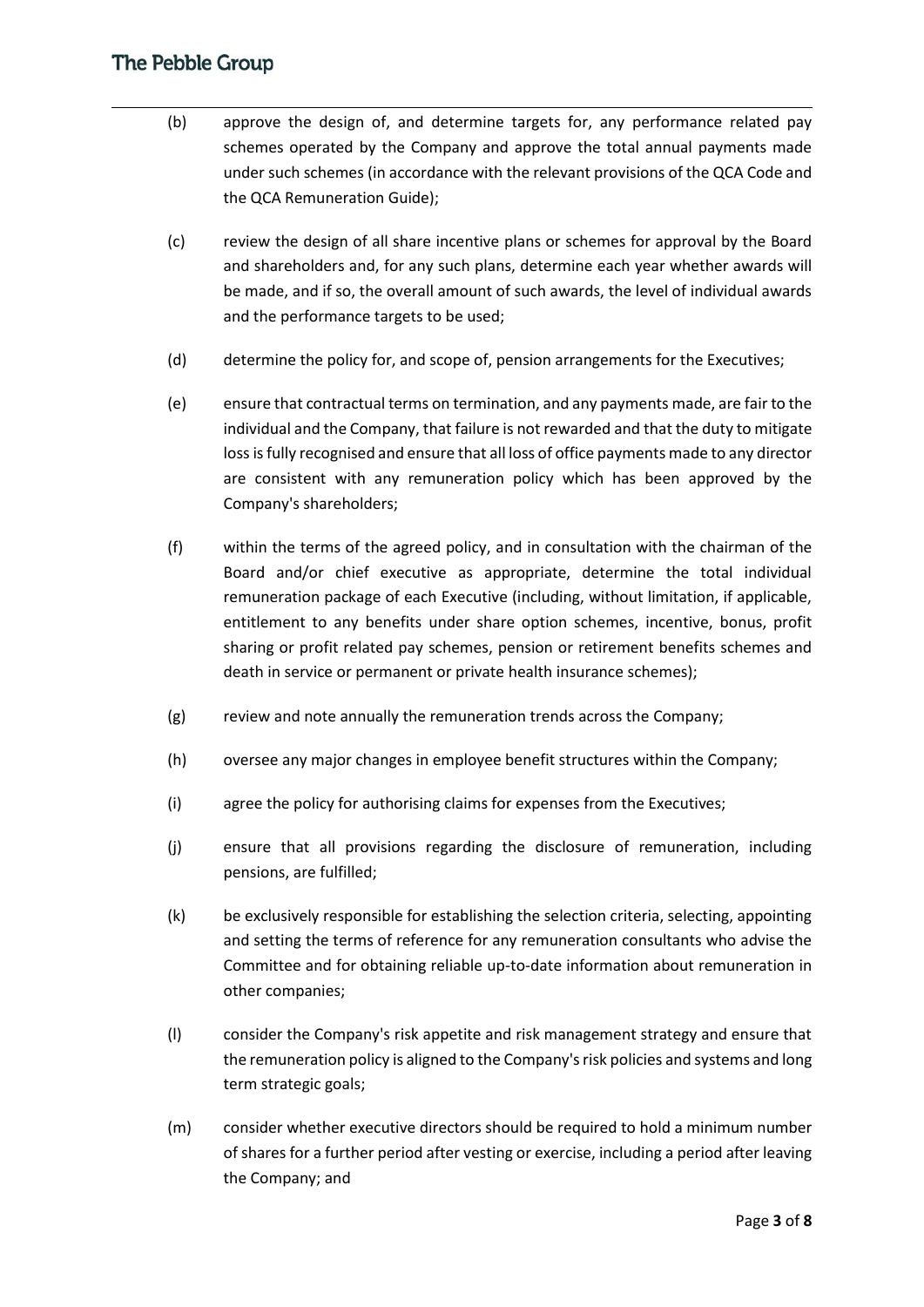(n) ensure that the Company maintains appropriate contact as required with its principal shareholders in relation to remuneration.

## **6 Reporting and AGM**

- 6.1 The chairman of the Committee shall report formally to the Board after each meeting on all matters within its duties and responsibilities.
- 6.2 The Committee shall make whatever recommendations to the Board it deems appropriate on any matter or area within its remit where action or improvement is needed.
- 6.3 The Committee shall:
	- (a) report annually to shareholders on matters relating to executive remuneration. The report shall include an annual statement by the Committee's chairman, the directors' remuneration policy and an annual report on directors' remuneration;
	- (b) ensure that the provisions regarding the disclosure of remuneration, including pensions, as set out in the Companies Act 2006, The Large and Medium-Sized Companies and Groups (Accounts and Reports) Regulations 2008 and the QCA Code are fulfilled and have regard to other relevant statutory, regulatory or governance codes;
	- (c) ensure that provisions regarding disclosure of remuneration as listed in the AIM Rules for Companies are fulfilled;
	- (d) in any event, consider and decide upon those details of directors' remuneration which should be reported to shareholders, in addition to those required by law, and how those details should be presented; and
	- (e) consider and decide each year whether circumstances are such that a resolution should be put to the shareholders at the AGM approving any remuneration policy.
- 6.4 The chairman of the Committee (or in his/her absence another member of the Committee) shall attend the Company's AGM to answer any shareholders' questions about the Committee's activities.
- 6.5 The Committee's terms of reference shall be available on the Company's website.

## **7 Regulatory duties**

In carrying out its duties under these terms of reference, the Committee shall:

- (a) give due regard to:
	- (i) all relevant legal requirements;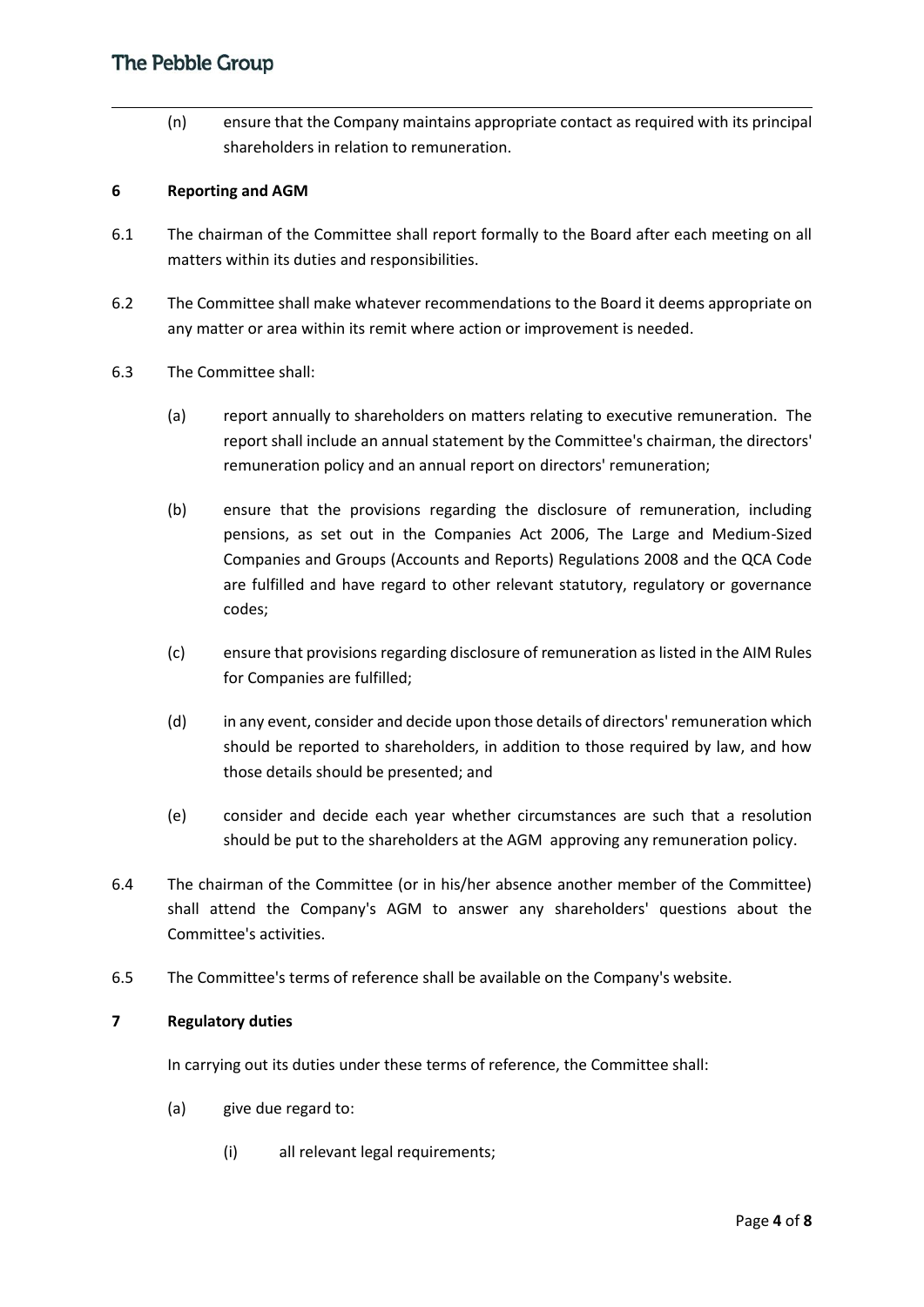- (ii) the AIM Rules for Companies;
- (iii) the provisions, recommendations and disclosure requirements contained in the EU Market Abuse Regulation (596/2014);
- (iv) the provisions and recommendations of the QCA Code; and
- (v) guidelines published by the Investment Association and the Pensions and Lifetime Savings Association and any other applicable rules and guidelines as appropriate.
- (b) ensure that it has such information as it considers necessary or desirable to fulfil its duties as set out in these terms of reference.

# **8 Membership**

- 8.1 Members of the Committee shall be appointed from time to time by the Board, on the recommendation of the nomination committee in consultation with the chairman of the Committee.
- 8.2 The Committee shall consist of at least two members.
- 8.3 All members of the Committee shall be independent non-executive directors of the Company.
- 8.4 The chairman of the Board can be a member of, and can chair, the Committee, provided he or she was considered independent on appointment.
- 8.5 Appointments to the Committee shall be for a period of up to three years, which may be extended for up to two further three year periods, provided that the relevant Committee member still meets the criteria for membership of the Committee.
- 8.6 The Board shall appoint the chairman of the Committee who shall be an independent nonexecutive director of the Company. In the absence of the chairman, members of the Committee present at a duly convened meeting may elect one of their number to chair the meeting. The Board shall determine the period for which the chairman of the Committee holds office.
- 8.7 The Board may from time to time remove members from the Committee.
- 8.8 The membership of the Committee shall be set out in the annual report of the Company.
- 8.9 The remuneration of the non-executive directors of the Company shall be a matter for the chairman and the executive members of the Board and no member shall be involved in any decisions as to his or her own remuneration.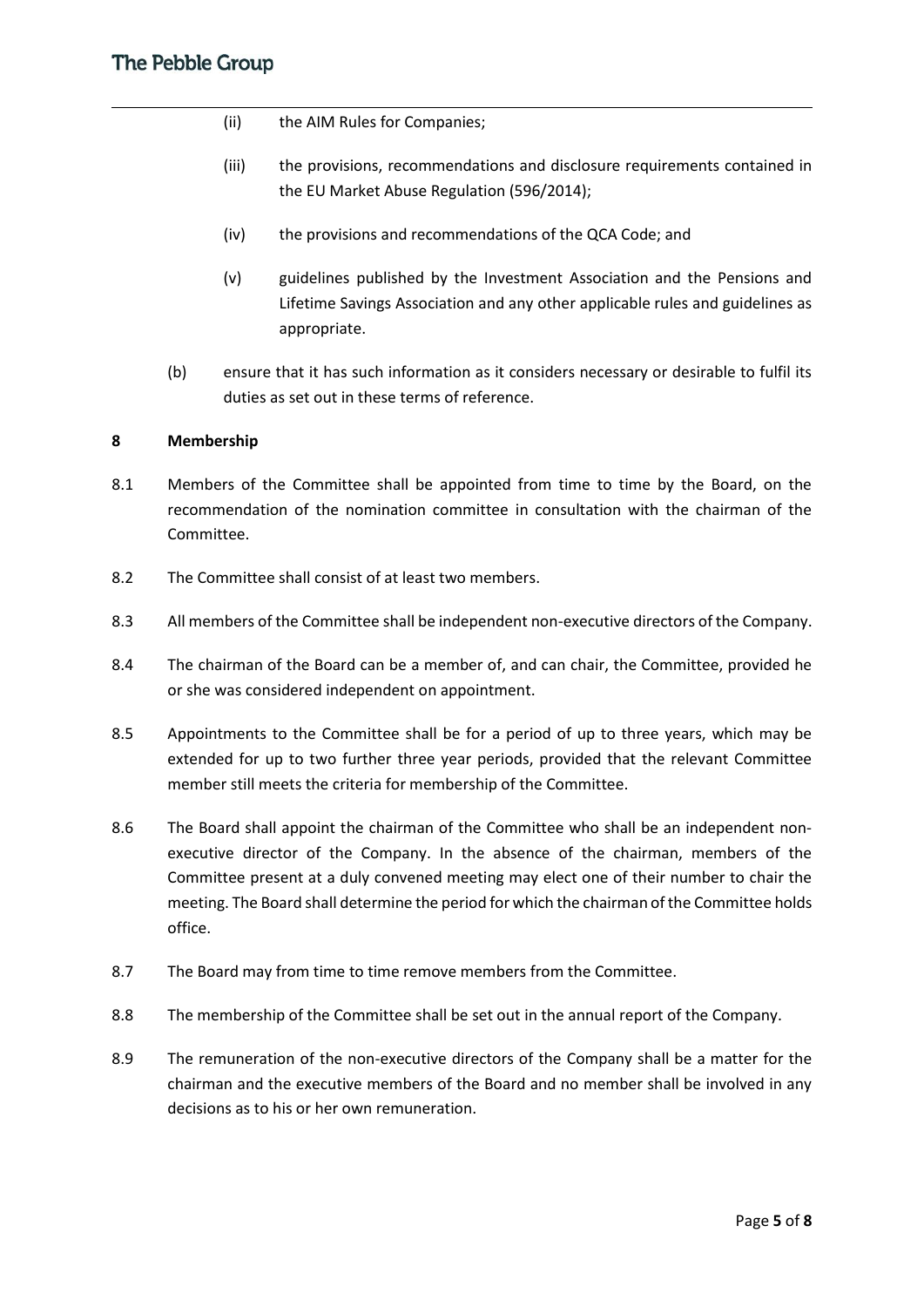### **9 Secretary**

- 9.1 The company secretary (or such other person as may from time to time be selected for the task by the Committee) shall act as the secretary of the Committee.
- 9.2 The secretary of the Committee shall ensure that the Committee receives information and papers in a timely manner to enable proper consideration to be given to issues.

## **10 Meetings**

- 10.1 The Committee shall meet as and when necessary (always at least twice a year) and at such other times as the chairman of the Committee, or any other member of the Committee, shall require.
- 10.2 Meetings of the Committee shall be summoned by the secretary of the Committee at the request of any member of the Committee.
- 10.3 Unless otherwise agreed, at least 5 working days' notice shall be given of each meeting of the Committee.
- 10.4 Unless otherwise agreed, each notice of a meeting of the Committee shall:
	- (a) confirm the venue, time and date of the meeting;
	- (b) include an agenda of items to be discussed at the meeting; and
	- (c) be sent to each member of the Committee, any other person required, invited or entitled to attend the meeting and all other non-executive directors of the Company.
- 10.5 Supporting papers shall be sent to members of the Committee and (as appropriate) to other attendees at the same time as the relevant notice.
- 10.6 The quorum necessary for the transaction of business by the Committee shall be two members of the Committee, both of whom should be non-executive directors, and a duly convened meeting of the Committee at which a quorum is present shall be competent to exercise all or any of the authorities, powers and discretions vested in or exercisable by the Committee.
- 10.7 Only members of the Committee have the right to attend meetings of the Committee. However, others (such as other directors and external advisers) may be invited to attend and speak at (but not vote at) all or part of meetings of the Committee as and when appropriate.
- 10.8 Meetings of the Committee may be held by conference telephone, video-conference or using similar communications equipment whereby all members participating in the meeting can hear, and be heard by, each other.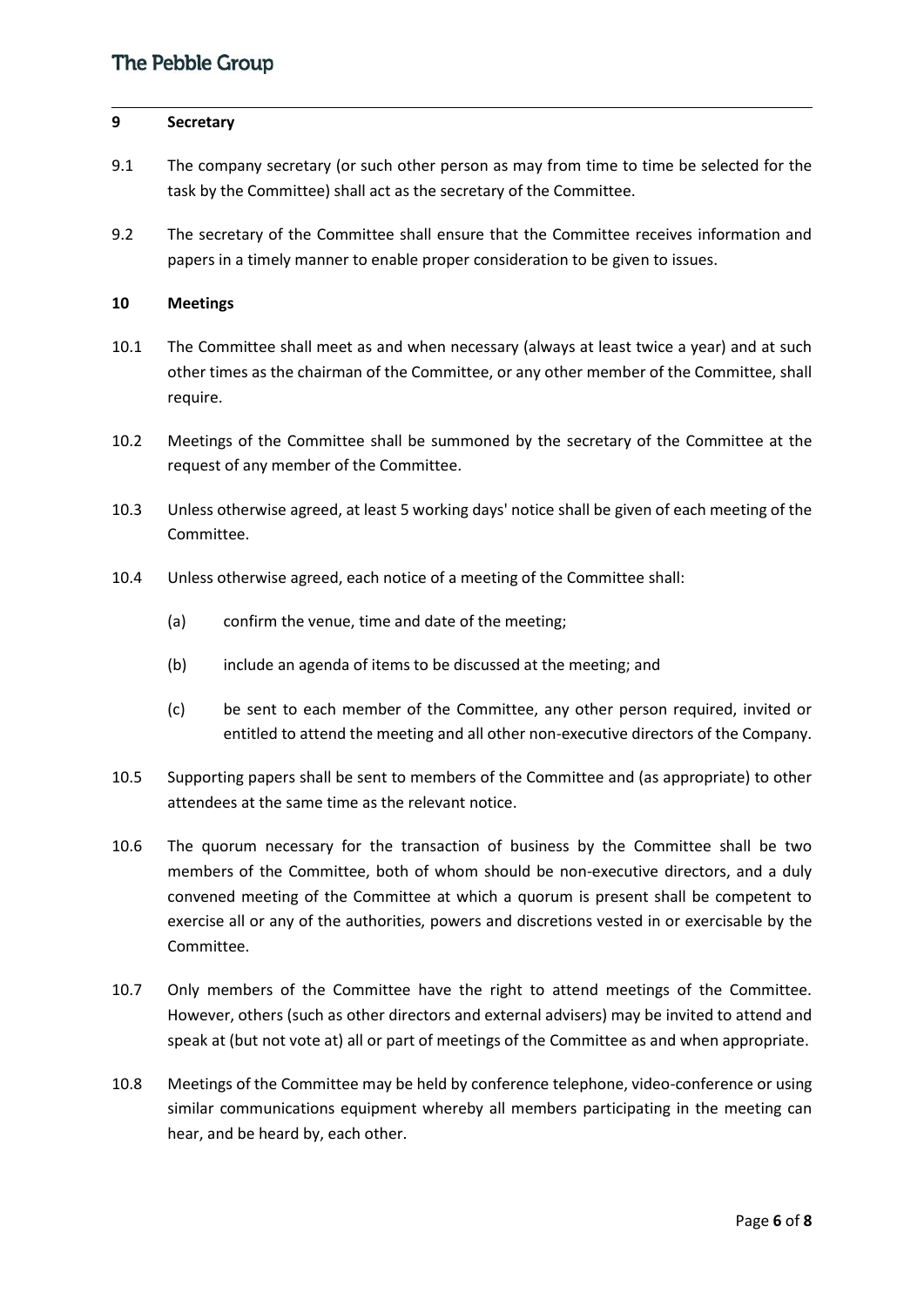### **11 Voting**

- 11.1 Each member of the Committee shall have one vote which may be cast on matters considered at the meeting. Votes can only be cast by members attending a meeting of the Committee.
- 11.2 If a matter which is considered by the Committee is one where a member of the Committee, either directly or indirectly, has a personal interest, that member shall not be permitted to vote at the meeting.
- 11.3 Matters for decision by the Committee shall be decided by a majority decision of the members present at the meeting and eligible to vote.

## **12 Minutes**

- 12.1 The secretary of the Committee shall minute the proceedings and resolutions of Committee meetings and record the names of those present and in attendance.
- 12.2 The secretary of the Committee shall ascertain, at the start of each Committee meeting, the existence of any conflicts of interest and minute them accordingly.
- 12.3 Following each meeting of the Committee, the secretary of the Committee shall circulate, for comment, draft minutes to each member who was present at the meeting.
- 12.4 After approval and signing of the minutes by the chairman of the meeting, the secretary of the Committee shall circulate copies of the minutes to all members of the Committee and to all other members of the Board, save if, and to the extent that, a conflict of interest exists.

## **13 Authority**

- 13.1 The Committee is a committee of the Board and as such exercises such powers of the Board as have been delegated to it.
- 13.2 The Committee is authorised by the Board to investigate any activity within its terms of reference.
- 13.3 The Committee is authorised to:
	- (a) seek any information it requires (including from any employee of the Company or any of its subsidiaries);
	- (b) seek legal or other professional advice (including the advice of independent remuneration consultants);
	- (c) within any budgetary constraints imposed by the Board, appoint remuneration consultants and commission or purchase any relevant reports, surveys or information, which it deems necessary to help it fulfil its obligations;